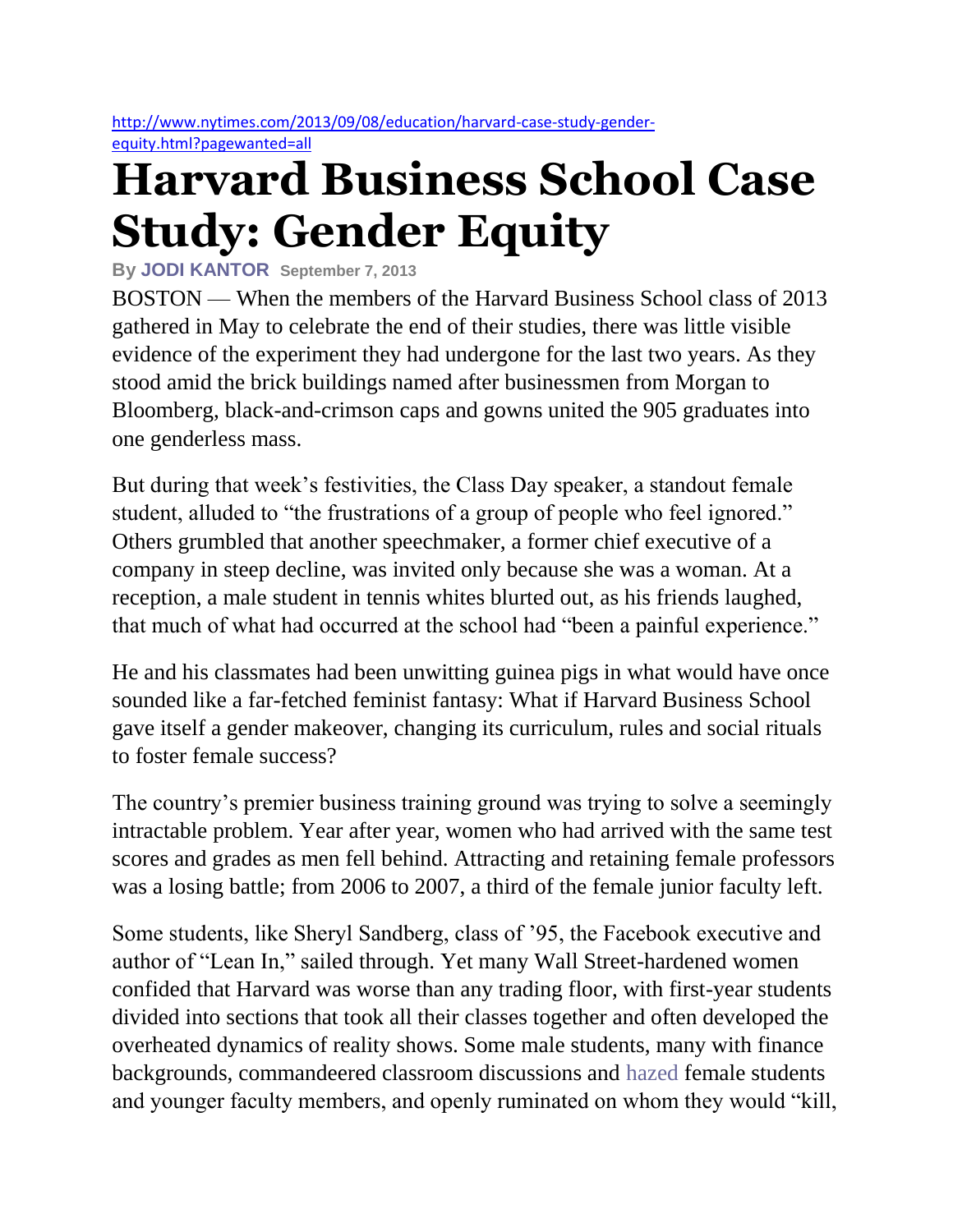sleep with or marry" (in cruder terms). Alcohol-soaked social events could be worse.

"You weren't supposed to talk about it in open company," said Kathleen L. McGinn, a professor who supervised a student study that revealed the grade gap. "It was a dirty secret that wasn't discussed."

But in 2010, Drew Gilpin Faust, Harvard's first female president, appointed a new dean who pledged to do far more than his predecessors to remake gender relations at the business school. He and his team tried to change how students spoke, studied and socialized. The administrators installed stenographers in the classroom to guard against biased grading, provided private coaching — for some, after every class — for untenured female professors, and even departed from the hallowed case-study method.

The dean's ambitions extended far beyond campus, to what Dr. Faust called in an interview an "obligation to articulate values." The school saw itself as the standard-bearer for American business. Turning around its record on women, the new administrators assured themselves, could have an untold impact at other business schools, at companies populated by Harvard alumni and in the Fortune 500, where only 21 chief executives are women. The institution would become a laboratory for studying how women speak in group settings, the links between romantic relationships and professional status, and the use of everyday measurement tools to reduce bias.

"We have to lead the way, and then lead the world in doing it," said Frances Frei, her words suggesting the school's sense of mission but also its self-regard. Ms. Frei, a popular professor turned administrator who had become a target of student ire, was known for the word "unapologetic," as in: we are unapologetic about the changes we are making.

By graduation, the school had become a markedly better place for female students, according to interviews with more than 70 professors, administrators and students, who cited more women participating in class, record numbers of women winning academic awards and a much-improved environment, down to the male students drifting through the cafeteria wearing T-shirts celebrating the 50th anniversary of the admission of women. Women at the school finally felt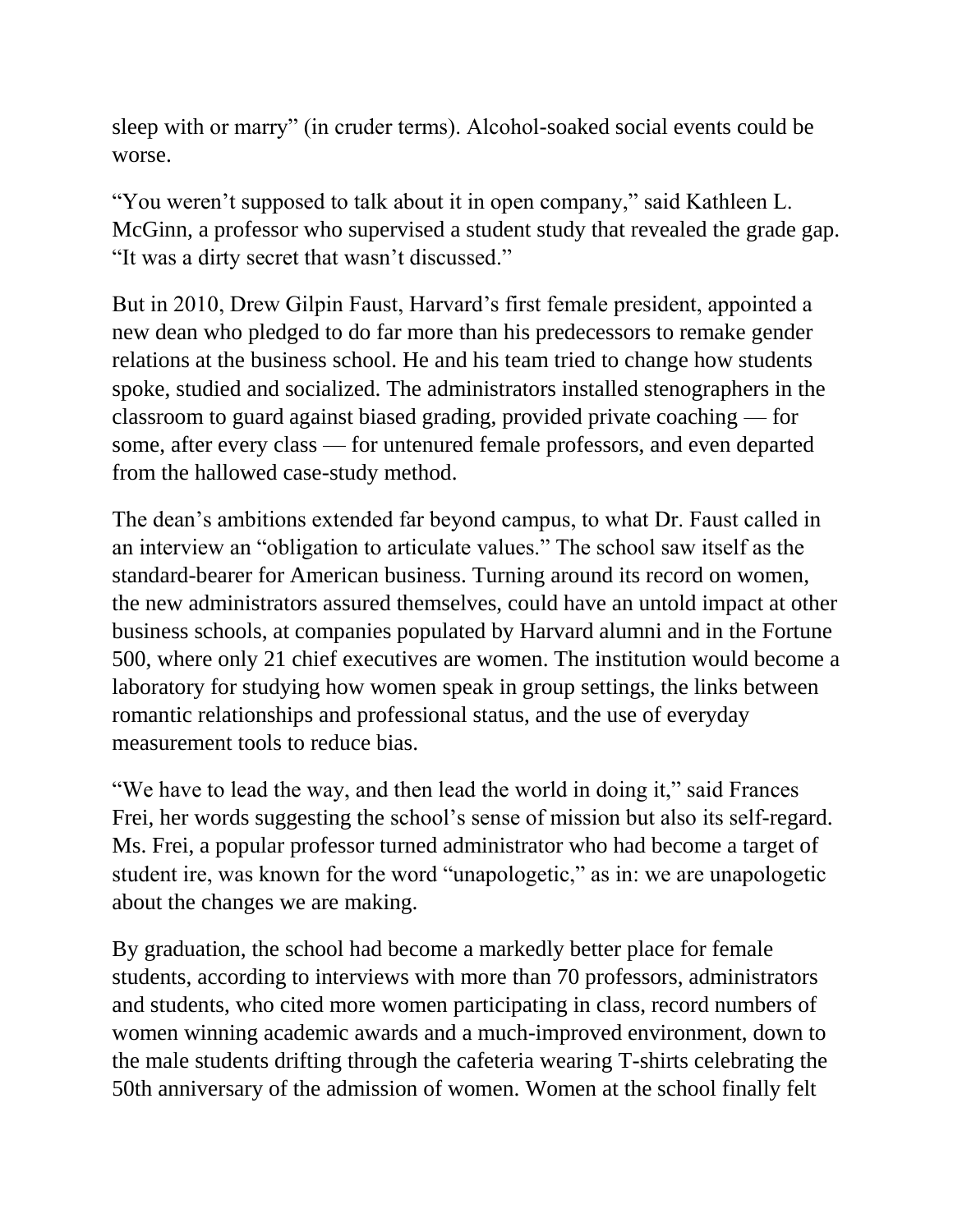like, " 'Hey, people like me are an equal part of this institution,' " said Rosabeth Moss Kanter, a longtime professor.

And yet even the deans pointed out that the experiment had brought unintended consequences and brand new issues. The grade gap had vaporized so fast that no one could quite say how it had happened. The interventions had prompted some students to revolt, wearing "Unapologetic" T-shirts to lacerate Ms. Frei for what they called intrusive social engineering. Twenty-seven-year-olds felt like they were "back in kindergarten or first grade," said Sri Batchu, one of the graduating men.

Students were demanding more women on the faculty, a request the deans were struggling to fulfill. And they did not know what to do about developments like female students dressing as Playboy bunnies for parties and taking up the same sexual rating games as men. "At each turn, questions come up that we've never thought about before," Nitin Nohria, the new dean, said in an interview.

The administrators had no sense of whether their lessons would last once their charges left campus. As faculty members pointed out, the more exquisitely gender-sensitive the school environment became, the less resemblance it bore to the real business world. "Are we trying to change the world 900 students at a time, or are we preparing students for the world in which they are about to go?" a female professor asked.

# **The Beginning**

Nearly two years earlier, in the fall of 2011, Neda Navab sat in a class participation workshop, incredulous. The daughter of Iranian immigrants, Ms. Navab had been the president of her class at Columbia, advised chief executives as a McKinsey & Company consultant and trained women as entrepreneurs in Rwanda. Yet now that she had arrived at the business school at age 25, she was being taught how to raise her hand.

A second-year student, a former member of the military, stood in the front of the classroom issuing commands: Reach up assertively! No apologetic little halfwaves! Ms. Navab exchanged amused glances with new friends. She had no idea that she was witnessing an assault on the school's most urgent genderrelated challenge.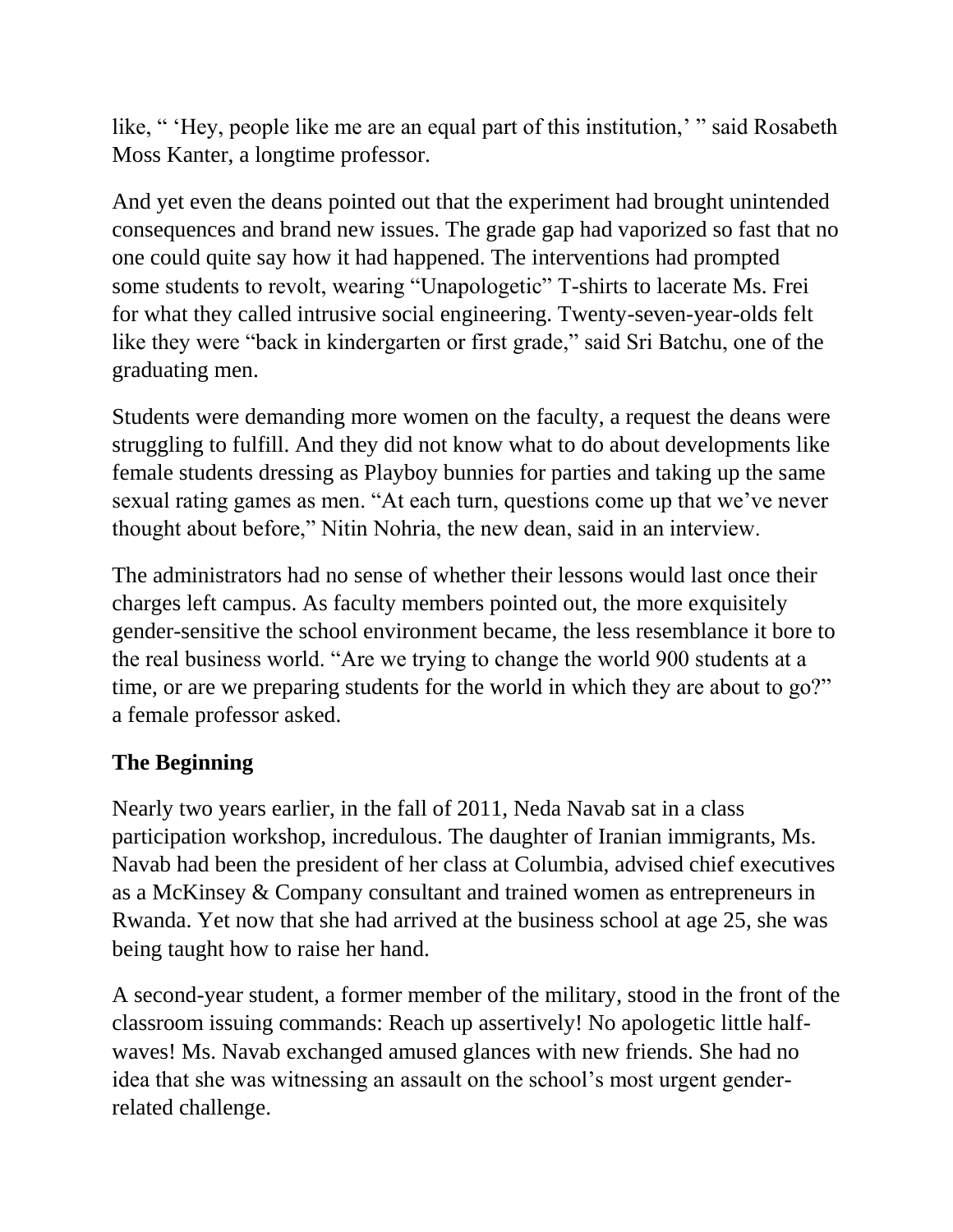Women at Harvard did fine on tests. But they lagged badly in class participation, a highly subjective measure that made up 50 percent of each final mark. Every year the same hierarchy emerged early on: investment bank and hedge fund veterans, often men, sliced through equations while others including many women — sat frozen or spoke tentatively. The deans did not want to publicly dwell on the problem: that might make the women more selfconscious. But they lectured about respect and civility, expanded efforts like the hand-raising coaching and added stenographers in every class so professors would no longer rely on possibly biased memories of who had said what.

They rounded out the case-study method, in which professors cold-called students about a business's predicament, with a new course called Field, which grouped students into problem-solving teams. (Gender was not the sole rationale for the course, but the deans thought the format would help.) New grading software tools let professors instantly check their calling and marking patterns by gender. One professor, Mikolaj Piskorski, summarized Mr. Nohria's message later: "We're going to solve it at the school level, but each of you is responsible to identify what you are doing that gets you to this point."

Mr. Nohria, Ms. Frei and others involved in the project saw themselves as outsiders who had succeeded at the school and wanted to help others do the same. Ms. Frei, the chairwoman of the first-year curriculum, was the most vocal, with her mop of silver-brown hair and the drive of the college basketball player she had once been. "Someone says 'no' to me, and I just hear 'not yet,' " she said.

After years of observation, administrators and professors agreed that one particular factor was torpedoing female class participation grades: women, especially single women, often felt they had to choose between academic and social success.

One night that fall, Ms. Navab, who had laughed off the hand-raising seminar, sat at an Ethiopian restaurant wondering if she had made a bad choice. Her marketing midterm exam was the next day, but she had been invited on a very business-school kind of date: a new online dating [service](https://www.joingrouper.com/) that paired small groups of singles for drinks was testing its product. Did Ms. Navab want to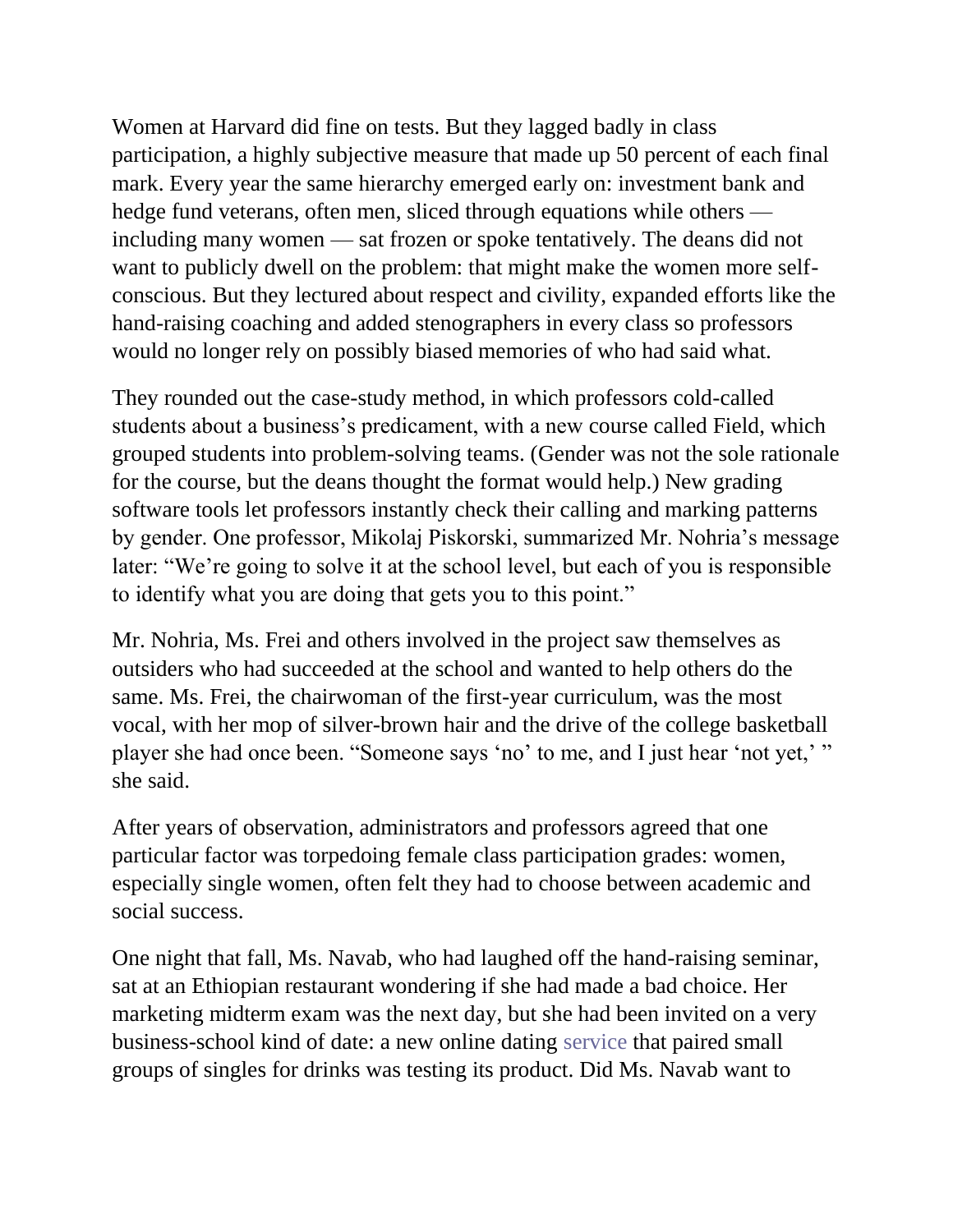come? "If I were in college, I would have said let's do this after the midterm," she said later.

But she wanted to meet someone soon, maybe at Harvard, which she and other students feared could be their "last chance among cream-of-the-crop-type people," as she put it. Like other students, she had quickly discerned that her classmates tended to look at their social lives in market terms, implicitly ranking one another. And like others, she slipped into economic jargon to describe their status.

The men at the top of the heap worked in finance, drove luxury cars and advertised lavish weekend getaways on Instagram, many students observed in interviews. Some belonged to the so-called Section X, an on-again-off-again secret society of ultrawealthy, mostly male, mostly international students known for decadent parties and travel.

Women were more likely to be sized up on how they looked, Ms. Navab and others found. Many of them dressed as if Marc Jacobs were staging a photo shoot in a Technology and Operations Management class. Judging from comments from male friends about other women ("She's kind of hot, but she's so assertive"), Ms. Navab feared that seeming too ambitious could hurt what she half-jokingly called her "social cap," referring to capitalization.

"I had no idea who, as a single woman, I was meant to be on campus," she said later. Were her priorities "purely professional, were they academic, were they to start dating someone?"

As she scooped bread at the product-trial-slash-date at the Ethiopian restaurant, she realized that she had not caught the names of the men at the table. The group drank more and more. The next day she took the test hung over, her performance a "disaster," she joked.

The deans did not know how to stop women from bartering away their academic promise in the dating marketplace, but they wanted to nudge the school in a more studious, less alcohol-drenched direction. "We cannot have it both ways," said Youngme Moon, the dean of the M.B.A. program. "We cannot be a place that claims to be about leadership and then say we don't care what goes on outside the classroom"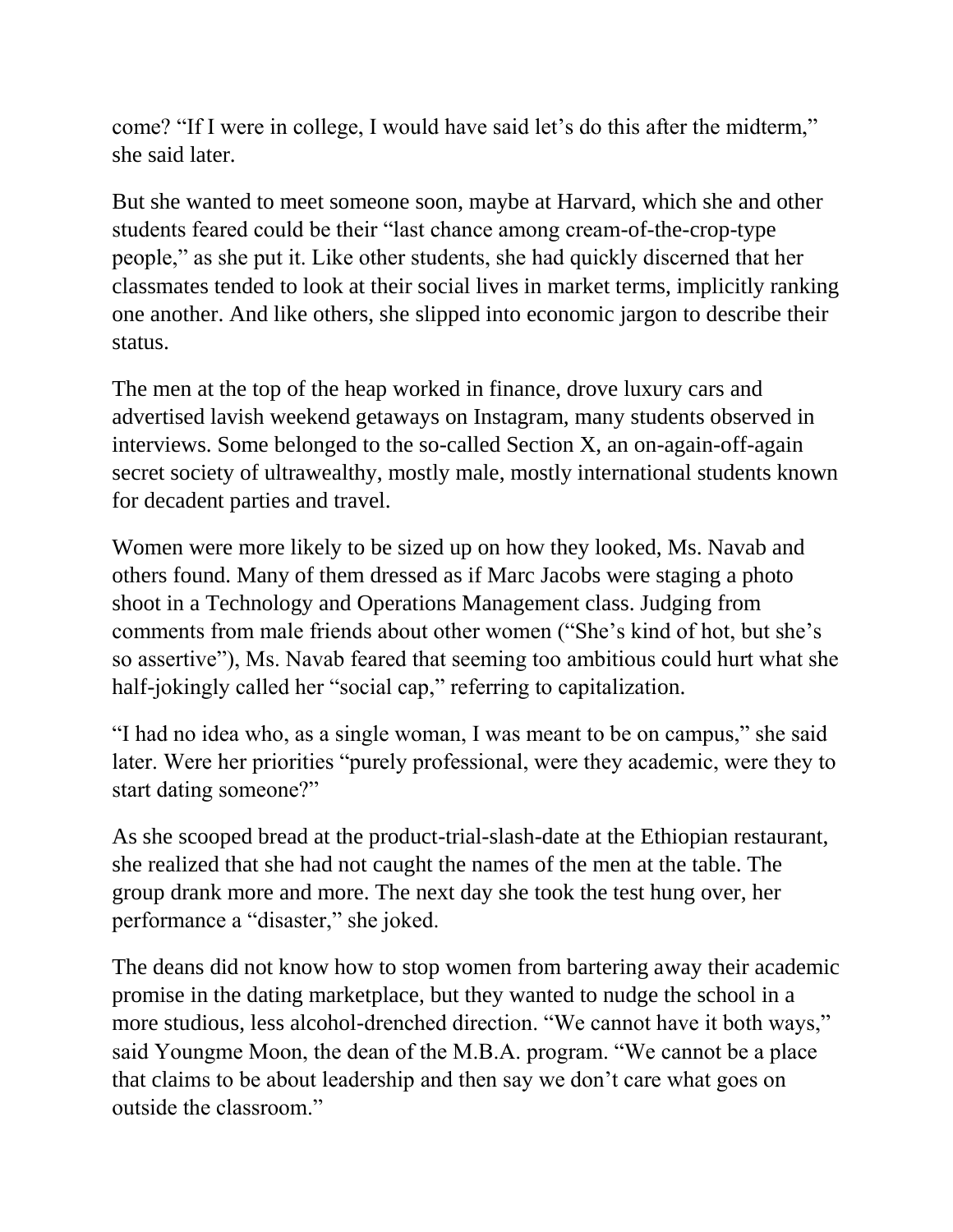But Harvard Business students were unusually powerful, the school's products and also its customers, paying more than \$50,000 in tuition per year. They were professionals, not undergraduates. One member of the class had played professional football; others had served in Afghanistan or had last names like Blankfein [\(Alexander,](http://dealbook.nytimes.com/2013/03/18/a-blankfein-wedding/?_r=0) son of Lloyd, chief executive of Goldman Sachs). They had little knowledge of the institutional history; the deans talked less about the depressing record on women than vague concepts like "culture" and "community" and "inclusion."

As the semester went on, many students felt increasingly baffled about the deans' seeming desire to be involved in their lives. They resented the additional work of the Field courses, which many saw as superfluous or even a scheme to keep them too busy for partying. Students used to form their own study groups, but now the deans did it for them.

As [Halloween](http://topics.nytimes.com/top/reference/timestopics/subjects/h/halloween/index.html?inline=nyt-classifier) approached, some students planned to wear costumes to class, but at the last minute Ms. Frei, who wanted to set a serious tone and head off the potential for sexy pirate costumes, sent a note out prohibiting it, provoking more eye rolls. "How much responsibility does H.B.S. have?" Laura Merritt, a copresident of the class, asked later. "Do we have school uniforms? Where do you stop?"

A few days before the end of the fall semester, Amanda Upton, an investment banking veteran, stood before most of her classmates, lecturing and quizzing them about finance. Every term just before finals, the Women's Student Association organized a review session for each subject, led by a student who blitzed classmates through reams of material in an hour. Some of the first-years had not had a single female professor. Now Ms. Upton delivered a bravura performance, clearing up confusion about discounted cash flow and how to price bonds, tossing out Christmas candy as rewards.

Like many other women, Kate Lewis, the school newspaper editor, believed in the deans' efforts. But she thought Ms. Upton's turn did more to fortify the image of women than anything administrators had done. "It's the most powerful message: this girl knows it better than all of you," she said.

#### **Breaking the Ice**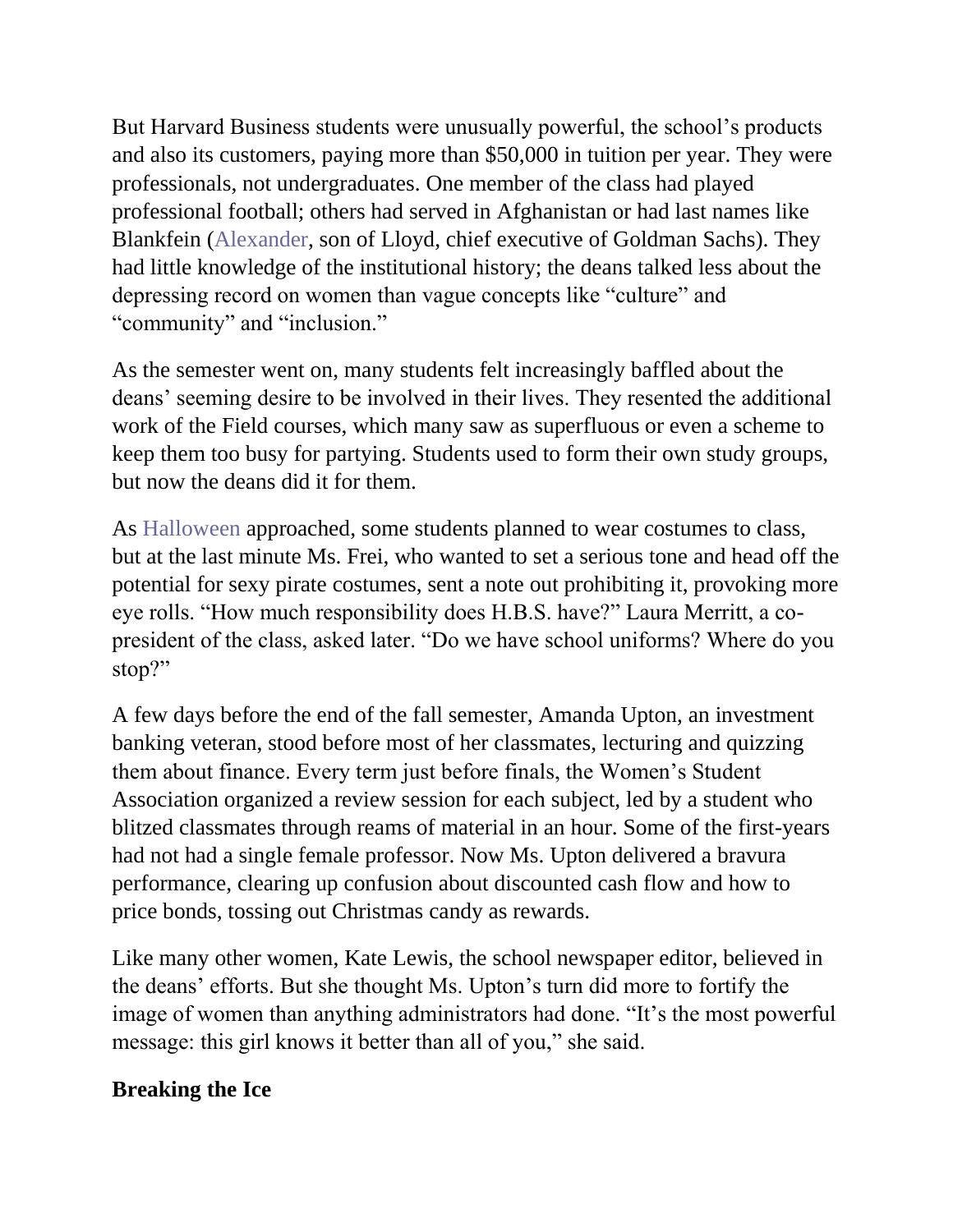One day in April 2012, the entire first-year class, including Brooke Boyarsky, a Texan known for cracking up her classmates with a mock PowerPoint presentation, reported to classrooms for a mandatory discussion about sexual harassment. As students soon learned, one woman had confided to faculty members that a male student she would not identify had groped her in an offcampus bar months before. Rather than dismissing the episode, the deans decided to exploit it: this was their chance to discuss the drinking scene and its consequences. "They could not have gone any more front-page than this," Ms. Boyarsky said later.

Everyone in Ms. Boyarsky's classes knew she was incisive and funny, but within the campus social taxonomy, she was overlooked — she was overweight and almost never drank much, stayed out late or dated. After a few minutes of listening to the stumbling conversation about sexual harassment, she raised her hand to make a different point, about the way the school's social life revolved around appearance and money.

"Someone made the decision for me that I'm not pretty or wealthy enough to be in Section X," she told her classmates, her voice breaking.

The room jumped to life. The students said they felt overwhelmed by the wealth that coursed through the school, the way it seemed to shape every aspect of social life — who joined activities that cost hundreds of dollars, who was invited to the parties hosted by the student living in a penthouse apartment at the Mandarin Oriental hotel in Boston. Some students would never have to seek work at all — they were at Harvard to learn to invest their families' fortunes and others were borrowing thousands of dollars a year just to keep up socially.

The discussion broke the ice, just not on the topic the deans had intended. "Until then, no one else had publicly said 'Section X,' " Mr. Batchu said. Maybe it was because class was easier to talk about than gender, or maybe it was because class was the bigger divide — at the school and in the country.

That was only one out of 10 sessions. At most of the others, the men contributed little. Some of them, and even a few women, had grown to openly resent the deans' emphasis on gender, using phrases like "ad nauseam" and "shoved down our throats," protesting that this was not what they had paid to learn.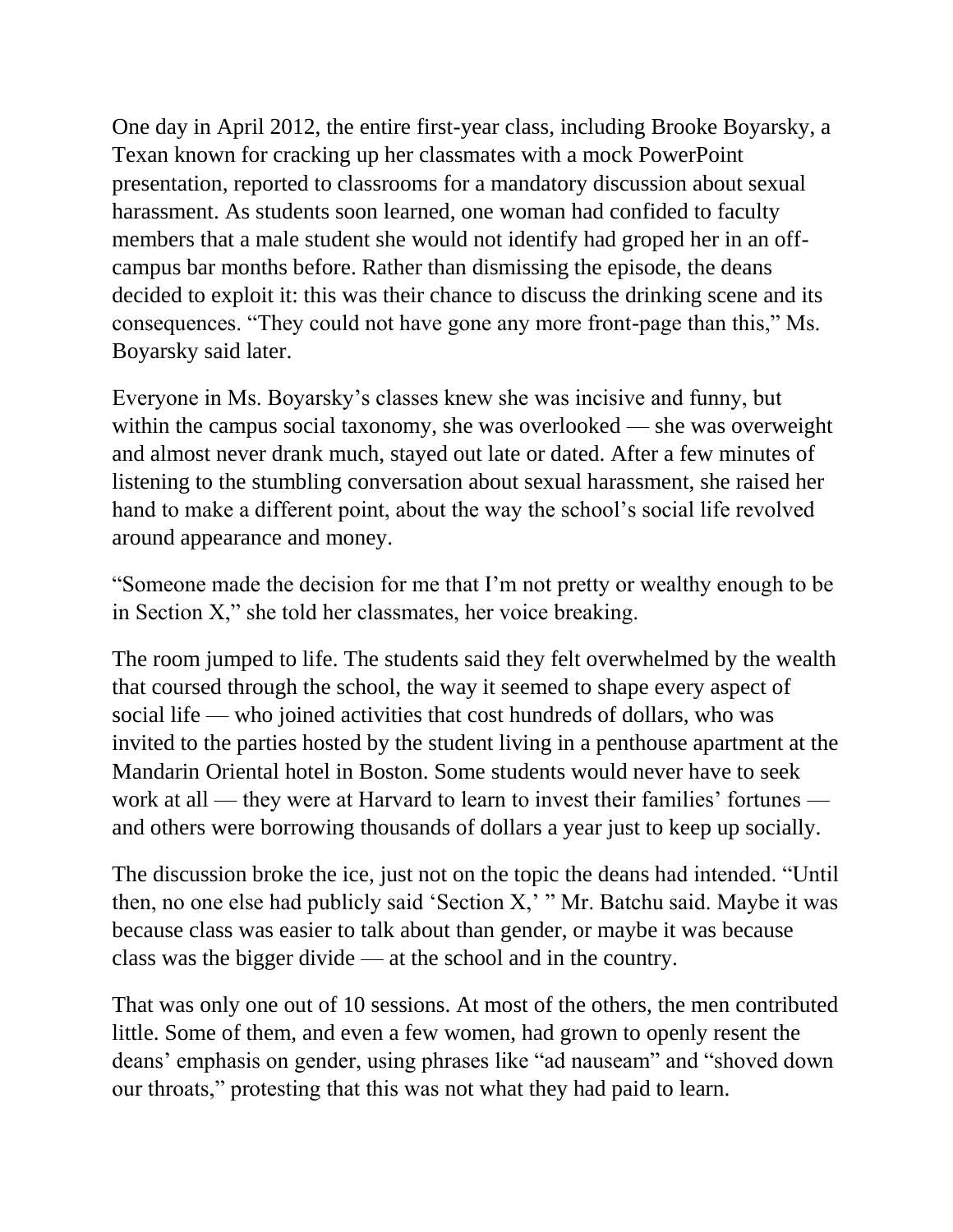Patrick Erker was not among the naysayers — he considered himself a feminist and a fan of the deans. As an undergraduate at Duke, he had managed the women's basketball team, wiping their sweat from the floor and picking up their dirty jerseys.

But as he silently listened to the discussion, he decided the setup was all wrong: a discussion of a sex-related episode they knew little about, with "89 other people judging every word," led by professors who would be grading them later that semester.

"I'd like to be candid, but I paid half a million dollars to come here," another man said in an interview, counting his lost wages. "I could blow up my network with one wrong comment." The men were not insensitive, they said; they just considered the discussion a poor investment of their carefully hoarded social capital. Mr. Erker used the same words as many other students had to describe the mandatory meetings: "forced" and "patronizing."

That week, Andrew Levine, the director of the annual spoof show, was notified by administrators that he was on academic and social probation because other students had consumed alcohol in the auditorium after a performance. (His crime: dining with visiting family instead of staying as he had promised in a contract.) He was barred from social events and put on academic probation as well.

That was just what students needed to believe their worst suspicions about the administration. Ms. Frei had not made the decision about Mr. Levine and worked to cancel his academic probation, he said later, but students called her a hypocrite, a leadership expert who led badly. Hundreds of students soon wore T-shirts that said "Free Andy" or "Unapologetic."

"Daddy, why are the students hating on you?" Mr. Nohria's teenage daughters asked him, he told students later.

A few days before commencement, [Nathan Bihlmaier,](http://www.thecrimson.com/article/2012/5/23/hbs-student-obit-bihlmaier/) a second-year student, disappeared while celebrating with classmates in Portland, Me. He had last been seen so inebriated that a bartender had asked him to leave a pub. When the authorities told students that Mr. Bihlmaier's body had been dredged from the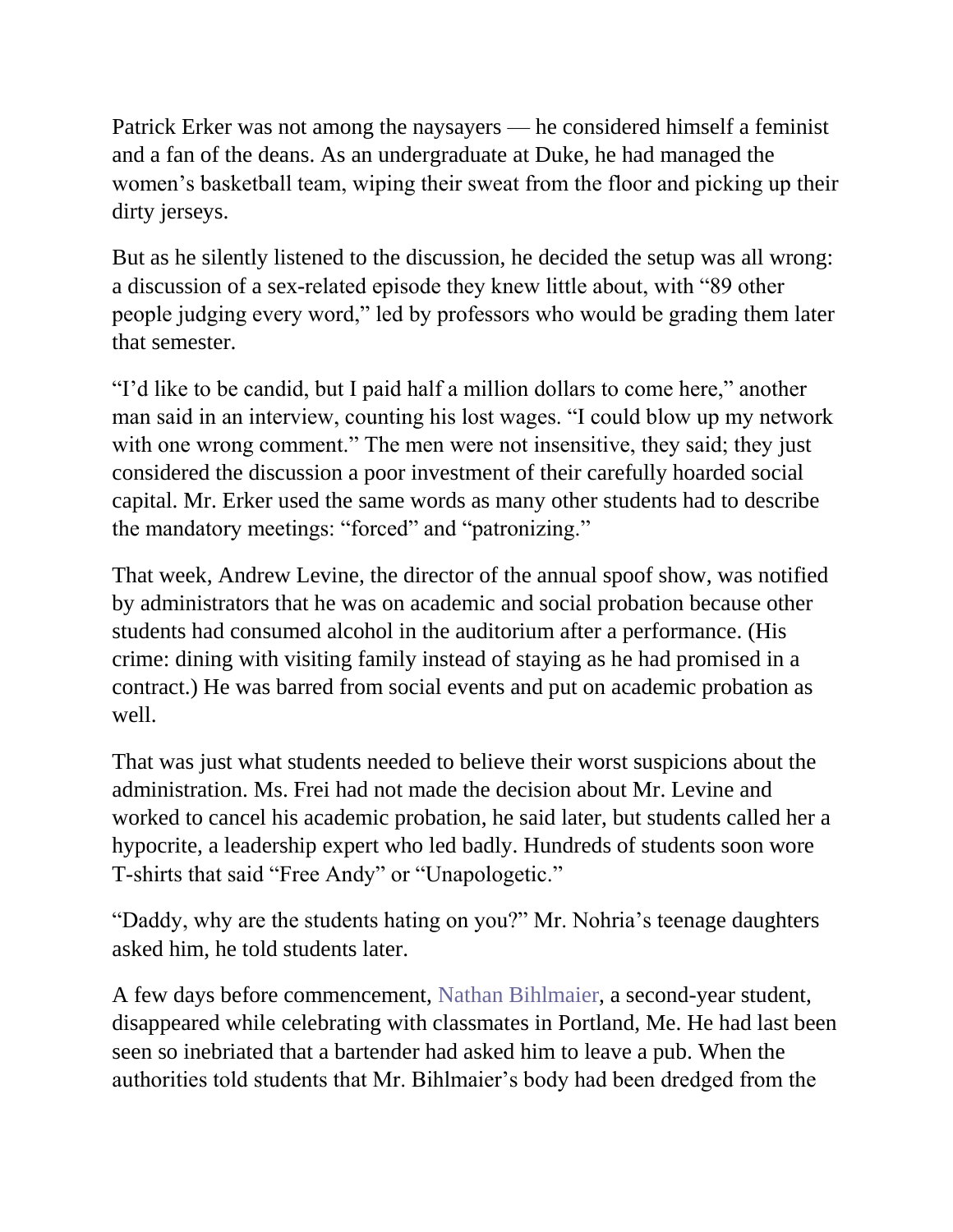harbor, apparently after a fall, Mr. Nohria and Ms. Moon were standing beside them.

The first year of their experiment was ending with a catastrophe that brought home how little sway they really had over students' actions. Mr. Bihlmaier had not even been the drinking type. In the spirit of feminist celebration, Ms. Sandberg gave a graduation address at the deans' invitation, but during the festivities all eyes were on Mr. Bihlmaier's widow, visibly pregnant with their first child.

Amid all the turmoil, though, the deans saw cause for hope. The cruel classroom jokes, along with other forms of intimidation, were far rarer. Students were telling them about vigorous private conversations that had flowed from the halting public ones. Women's grades were rising — and despite the open resentment toward the deans, overall student satisfaction ratings were higher than they had been for years.

## **A Lopsided Situation**

Even on the coldest nights of early 2013, Ms. Frei walked home from campus, clutching her iPhone and listening to a set of recordings made earlier in the day. Once her two small sons were in bed, she settled at her dining table, wearing pajamas and nursing a glass of wine, and fired up the digital files on her laptop. "Really? Again?" her wife, Anne Morriss, would ask.

Ms. Frei been promoted to dean of faculty recruiting, and she was on a quest to bolster the number of female professors, who made up a fifth of the tenured faculty. Female teachers, especially untenured ones, had faced various troubles over the years: uncertainty over maternity leave, a lack of opportunities to write papers with senior professors, and students who destroyed their confidence by pelting them with math questions they could not answer on the spot or commenting on what they wore.

"As a female faculty member, you are in an incredibly hostile teaching environment, and they do nothing to protect you," said one woman who left without tenure. A current teacher said she was so afraid of a "wardrobe" malfunction" that she wore only custom suits in class, her tops invisibly secured to her skin with double-sided tape.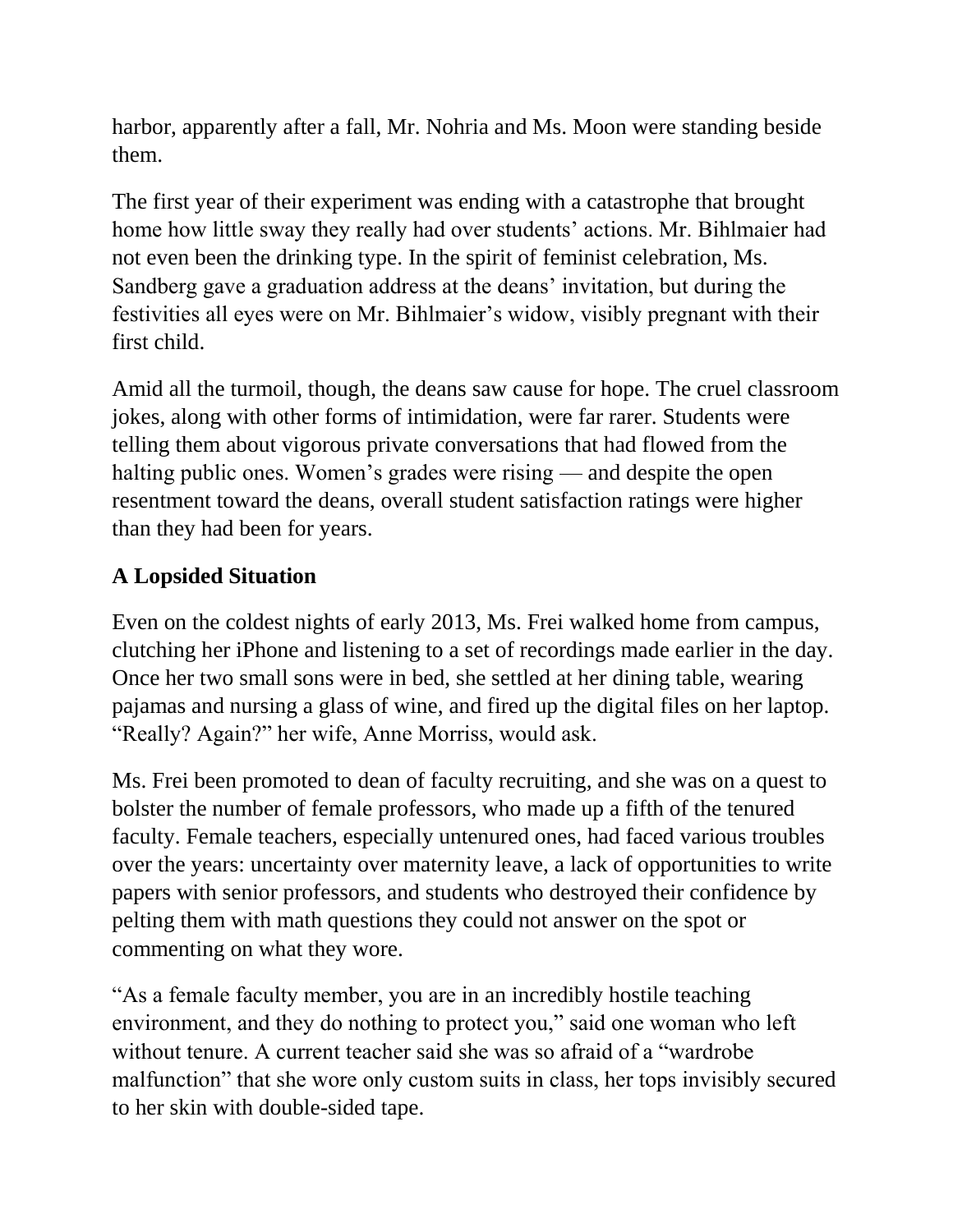Now Ms. Frei, the guardian of the female junior faculty, was watching virtually every minute of every class some of them taught, delivering tips on how to do better in the next class. She barred other professors from giving them advice, lest they get confused. But even some of Ms. Frei's allies were dubious.

At the end of every semester, students gave professors teaching scores from a low of 1 to a high of 7, and some of the female junior faculty scores looked beyond redemption. More of the male professors arrived at Harvard after long careers, regaling students with real-life experiences. Because the pool of businesswomen was smaller, female professors were more likely to be academics, and students saw female stars as exceptions.

"The female profs I had were clearly weaker than the male ones," said Halle Tecco, a 2011 graduate. "They weren't able to really run the classroom the way the male ones could."

Take the popular second-year courses team-taught by Richard S. Ruback, a top finance professor, and Royce G. Yudkoff, a co-founder of a private equity firm that managed billions of dollars. The men taught students, among other lessons, how to start a "search fund," a pool of money to finance them while they found and acquired a company. In recent years, search funds had become one of the hottest, riskiest and most potentially lucrative pursuits for graduates of top business schools — shortcuts to becoming owners and chief executives.

The two professors were blunt and funny, pushing a student one moment, ribbing another one the next. They embodied the financial promise of a Harvard business degree: if the professors liked you, students knew, they might advise and even back you.

As Ms. Frei reviewed her tapes at night, making notes as she went along, she looked for ways to instill that confidence. The women, who plainly wanted to be liked, sometimes failed to assert their authority — say, by not calling out a student who arrived late. But when they were challenged, they turned too tough, responding defensively ("Where did you get that?").

Ms. Frei urged them to project warmth and high expectations at the same time, to avoid trying to bolster their credibility with soliloquies about their own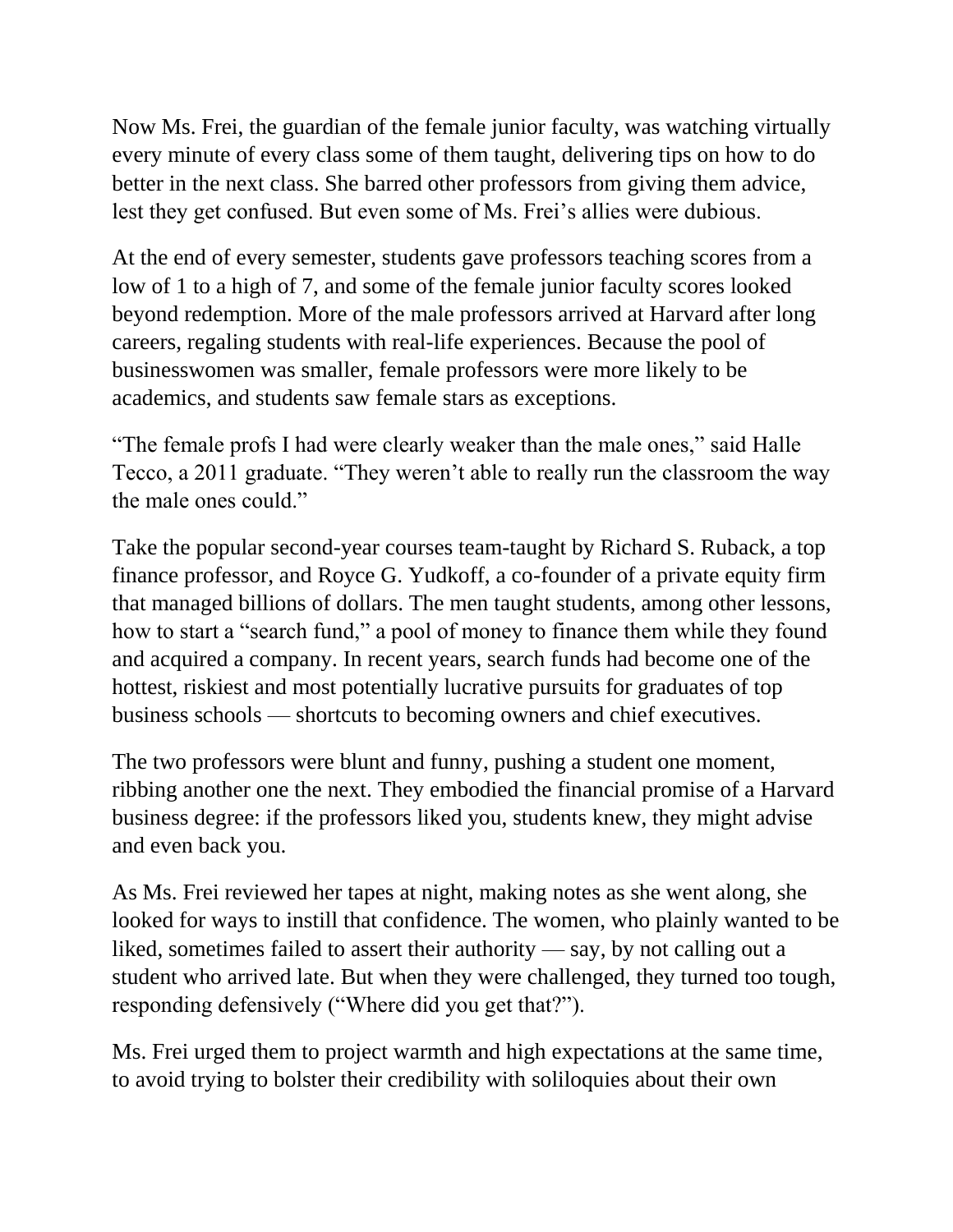research. "I think the class might be a little too much about you, and not enough about the students," she would tell them the next day.

By the end of the semester, the teaching scores of the women had improved so much that she thought they were a mistake. One professor had shot to a 6 from a 4. Yet all the attention, along with other efforts to support female faculty, made no immediate impact on the numbers of female teachers. So few women were coming to teach at the school that evening out the numbers seemed almost impossible.

As their final semester drew to a close, the students were preoccupied with the looming question of their own employment. Like graduates before them, the class of 2013 would to some degree part by gender after graduation, with more men going into higher-paying areas like finance and more women going into lower-paying ones like marketing.

Ms. Navab, who had started dating one of the men — with an M.D. and an M.B.A. — from the Ethiopian dinner, had felt freer to focus on her career once she was paired off. She was happy with her job at a California start-up, but she pointed out that she and some other women never heard about many of the most lucrative jobs because the men traded contacts and tips among themselves.

This was the lopsided situation that women in business school were facing: in intellectual prestige, they were pulling even with or outpacing male peers, but they were not ["touching the money,](http://68.234.80.80/Investments/partner_resources/CloisteredPinkGhetto.pdf)" as Nori Gerardo Lietz, a real estate private equity investor and faculty member, put it. A few alumnae had founded promising start-ups like [Rent the Runway,](http://www.renttherunway.com/) an evening wear rental service, but when it came to reaping big financial rewards, most women were barely in the game.

At an extracurricular presentation the year before, a female student asked William Boyce, a co-founder of Highland Capital Partners, a [venture capital](http://www.hcp.com/team/)  [firm,](http://www.hcp.com/team/) for advice for women who wanted to go into his field. "Don't," he laughed, according to several students present. Male partners did not want them there, he continued, and he was doing them a favor by warning them.

Some women protested or walked out, but others said they believed he was telling the truth. (In interviews, Mr. Boyce denied saying women should not go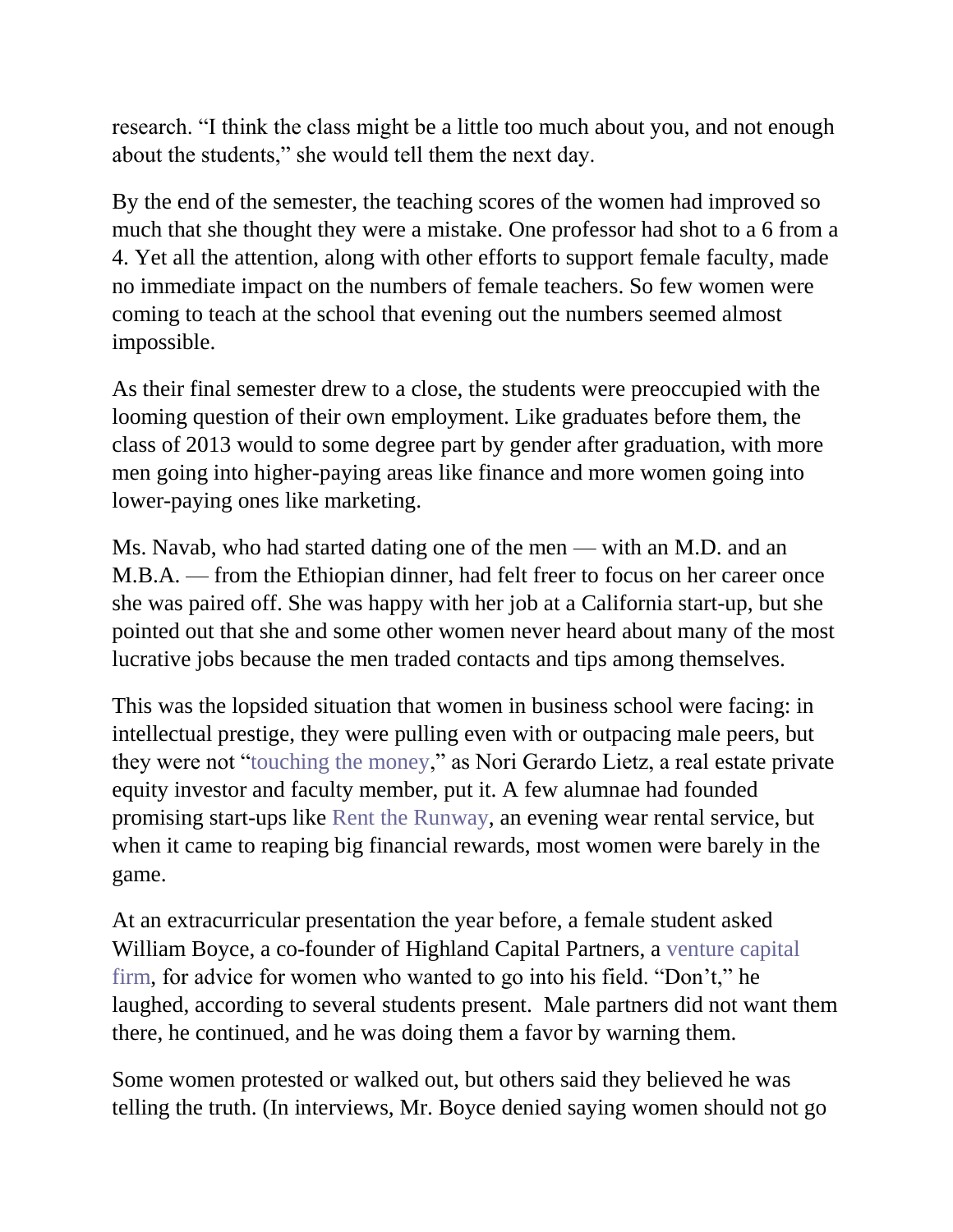into venture capital, but an administrator said student complaints prompted the school to contact the firm, which he had left decades before.)

The deans had not focused on career choice, earning power or staying in the work force; they felt they first needed to address campus issues. Besides, the earning gap posed a dilemma: they were hoping fewer students would default to finance as a career. "Have the courage to make the choices early in your life that are determined by your passions," Mr. Nohria told students.

Plenty of women had taken Mr. Ruback and Mr. Yudkoff's classes on acquiring and running businesses, including Ms. Upton, who had delivered the crackerjack finance presentation. She counted 30 to 40 classmates planning search funds, all men except for a no-nonsense engineer named Jennifer Braus. The professors eventually decided to finance and advise Ms. Braus, hoping other Harvard women would follow."Nothing succeeds like success," Mr. Ruback said.

Ms. Upton decided to take a far lower-risk job managing a wealthy family's investments in Pittsburgh, where her fiancé lived. "You can either be a frontier charger or have an easier, happier life," she said.

## **Looking Ahead**

Of all the ceremonies and receptions during graduation week, the most venerated was the George F. Baker Scholar Luncheon, for the top 5 percent of the class, held in a sunny dining room crowded with parents who looked alternately thrilled and intimidated by what their offspring had achieved.

In recent years, the glory of the luncheon had been dimmed by discomfort at the low number of female honorees. But this year, almost 40 percent of the Baker scholars were women. It was a remarkable rise that no one could precisely explain. Had the professors rid themselves of unconscious biases? Were the women performing better because of the improved environment? Or was the faculty easing up in grading women because they knew the desired outcome?

"To my head, all three happened," Professor Piskorski said. But Mr. Nohria said he had no cause to think the professors had used the new software, and the subjective participation scores, to avoid gender gaps. "Sunshine is the best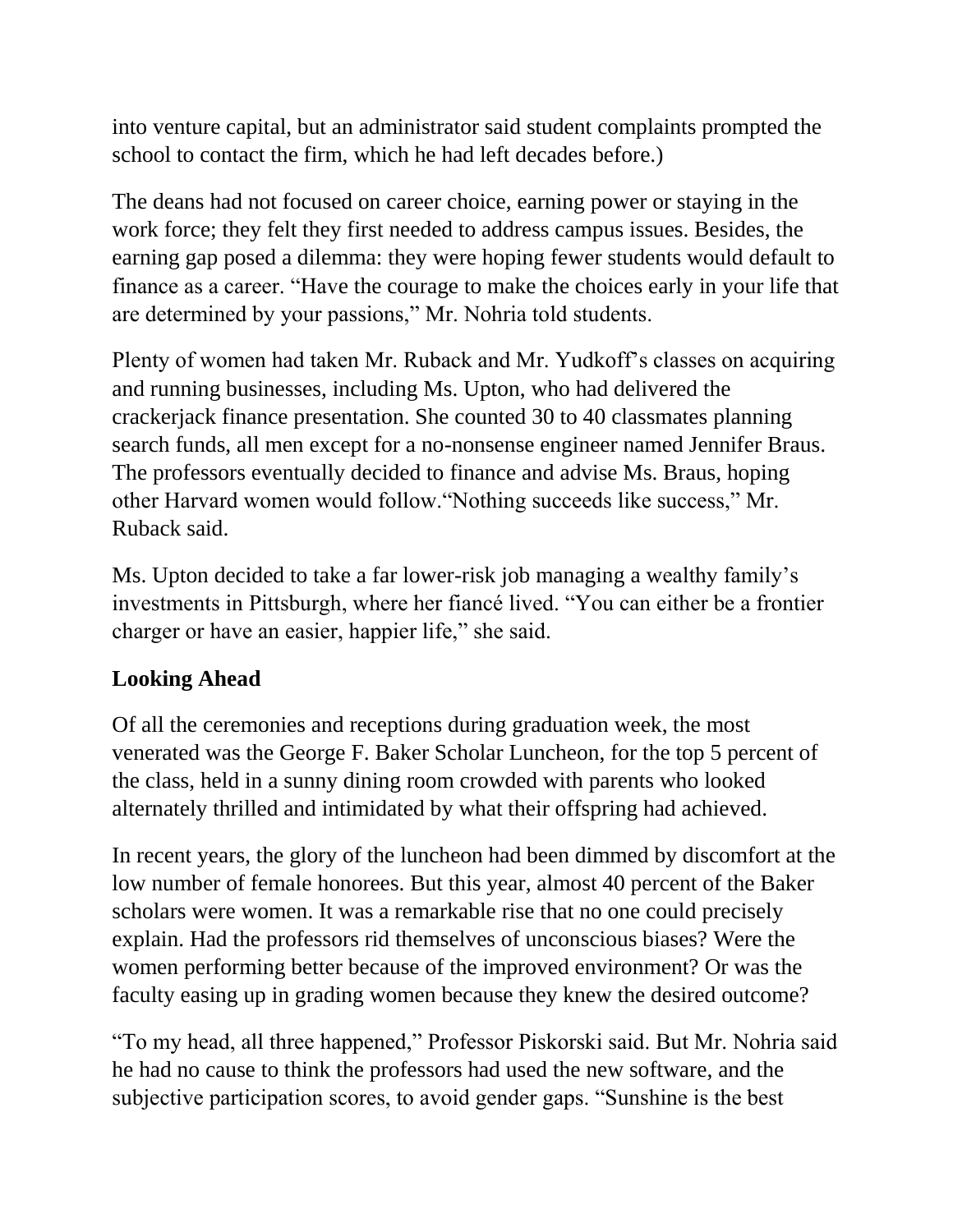disinfectant," he said, a phrase that he said had guided him throughout his project.

One of the Baker scholars was Ms. Boyarsky, the classroom truth-teller. Two hours after the luncheon, she stepped up to a lectern to [address thousands of](http://www.youtube.com/watch?v=OfaonFa5fTo)  [graduates, faculty members and parents.](http://www.youtube.com/watch?v=OfaonFa5fTo) Of the two dozen or so men and only 2 women who had tried out before a student committee, she had beaten them all, with a witty, self-deprecating speech unlike any in the school's memory.

"I entered H.B.S. as a truly 'untraditional applicant': morbidly obese," she said.

The theme of her speech was finding the courage to make necessary but painful changes. "Courage is a brand new H.B.S. professor, younger than some of her students, teaching her very first class on her very first day," she said. "Courage is one woman" — the one who reported the groping episode — "who wakes the entire school up to the fact that gender relations still have a long way to go at H.B.S."

And, Ms. Boyarsky continued, she had lost more than 100 pounds during her final year at Harvard. "Courage was then me battling the urge to be defensive something I believe I had been for a long time about this particular issue — and taking a hard, honest look within myself to figure out what had prevented change," she said.

Even before she finished, her phone was buzzing with e-mails and texts from classmates. She was the girl everyone wished they had gotten to know better, the graduation-week equivalent of the person whose obituary made you wish you had followed her work. She had closed the two-year experiment by making the best possible case for it. "This is the student they chose to show off to the world," Ms. Moon said. For the next academic year, she was arranging for second-year students to lead many of the trickiest conversations, realizing students were the most potent advocates.

The administrators and the class of 2013 were parting ways, their experiment continuing. The deans vowed to carry on but could not say how aggressively: whether they were willing to revise the tenure process to attract more female contenders, or allow only firms that hired and promoted female candidates to recruit on campus. "We made progress on the first-level things, but what it's